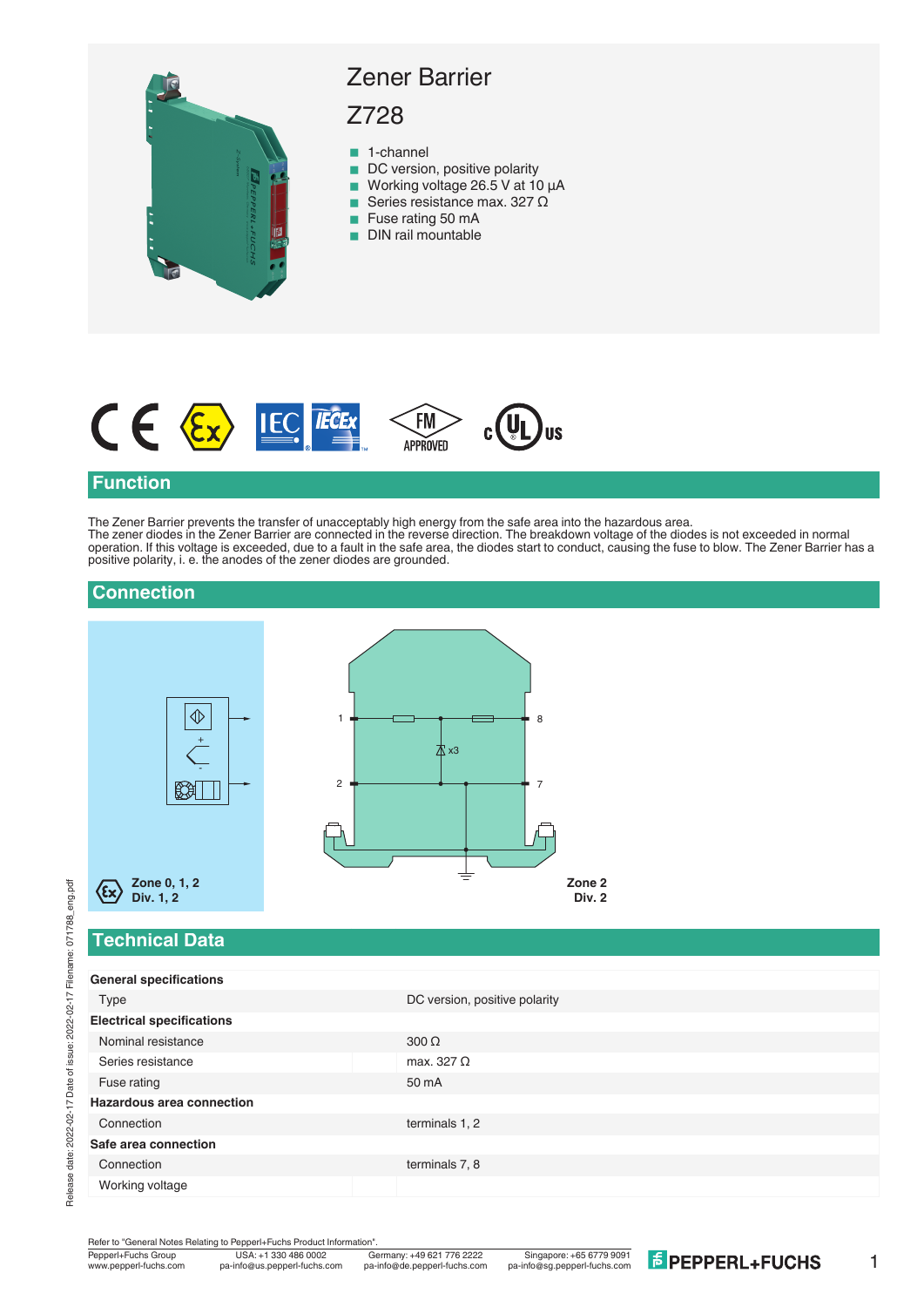| <b>Technical Data</b>                                   |                      |                                                                                                                                                               |
|---------------------------------------------------------|----------------------|---------------------------------------------------------------------------------------------------------------------------------------------------------------|
| Supply loop                                             |                      | max. 26.9 V                                                                                                                                                   |
| Measurement loop                                        |                      | max. 26.5 V at 10 µA                                                                                                                                          |
| Conformity                                              |                      |                                                                                                                                                               |
| Degree of protection                                    |                      | IEC 60529                                                                                                                                                     |
| <b>Ambient conditions</b>                               |                      |                                                                                                                                                               |
| Ambient temperature                                     |                      | $-2060 °C (-4140 °F)$                                                                                                                                         |
| Storage temperature                                     |                      | $-2570 °C (-13158 °F)$                                                                                                                                        |
| Relative humidity                                       |                      | max. 75 %, without condensation                                                                                                                               |
| <b>Mechanical specifications</b>                        |                      |                                                                                                                                                               |
| Degree of protection                                    |                      | <b>IP20</b>                                                                                                                                                   |
| Connection                                              |                      | screw terminals                                                                                                                                               |
| Core cross section                                      |                      | max. $2 \times 2.5$ mm <sup>2</sup>                                                                                                                           |
| Mass                                                    |                      |                                                                                                                                                               |
| Dimensions                                              |                      | approx. 150 g                                                                                                                                                 |
|                                                         |                      | 12.5 x 115 x 116 mm (0.5 x 4.5 x 4.6 inch) (W x H x D)                                                                                                        |
| Construction type                                       |                      | modular terminal housing, see system description                                                                                                              |
| Mounting                                                |                      | on 35 mm DIN mounting rail acc. to EN 60715:2001                                                                                                              |
| Data for application in connection with hazardous areas |                      |                                                                                                                                                               |
| EU-type examination certificate                         |                      | <b>BAS 01 ATEX 7005</b>                                                                                                                                       |
| Marking                                                 |                      | $\circled{$ II (1)GD, I (M1) [Ex ia Ga] IIC, [Ex ia Da] IIIC, [Ex ia Ma] I (-20 $\circ$ C ≤ T <sub>amb</sub> ≤ 60 $\circ$ C)<br>[circuit(s) in zone $0/1/2$ ] |
| Voltage                                                 | $U_{o}$              | 28 V                                                                                                                                                          |
| Current                                                 | $\mathsf{I}_{\circ}$ | 93 mA                                                                                                                                                         |
| Power                                                   | P <sub>o</sub>       | 650 mW                                                                                                                                                        |
| Supply                                                  |                      |                                                                                                                                                               |
| Maximum safe voltage                                    | $U_m$                | 250 V                                                                                                                                                         |
| Series resistance                                       |                      | min. 301 $\Omega$                                                                                                                                             |
| Certificate                                             |                      | <b>TÜV 99 ATEX 1484 X</b>                                                                                                                                     |
| Marking                                                 |                      | Using 13 Solid Solid Solid Solid Solid Solid Solid Solid Solid Solid Solid Solid Solid Solid Solid Solid Soli                                                 |
| Directive conformity                                    |                      |                                                                                                                                                               |
| Directive 2014/34/EU                                    |                      | EN IEC 60079-0:2018+AC:2020, EN 60079-11:2012, EN 60079-15:2010                                                                                               |
| <b>International approvals</b>                          |                      |                                                                                                                                                               |
| FM approval                                             |                      |                                                                                                                                                               |
| Control drawing                                         |                      | 116-0118                                                                                                                                                      |
| UL approval                                             |                      |                                                                                                                                                               |
| Control drawing                                         |                      | 116-0139 (cULus)                                                                                                                                              |
| <b>IECEx approval</b>                                   |                      |                                                                                                                                                               |
| <b>IECEx certificate</b>                                |                      | <b>IECEx BAS 09.0142</b><br>IECEx BAS 17.0091X                                                                                                                |
| <b>IECEx marking</b>                                    |                      | [Ex ia Ga] IIC, [Ex ia Da] IIIC, [Ex ia Ma] I<br>Ex ec IIC T4 Gc                                                                                              |
| <b>General information</b>                              |                      |                                                                                                                                                               |
| Supplementary information                               |                      | Observe the certificates, declarations of conformity, instruction manuals, and manuals                                                                        |

where applicable. For information see www.pepperl-fuchs.com.

2